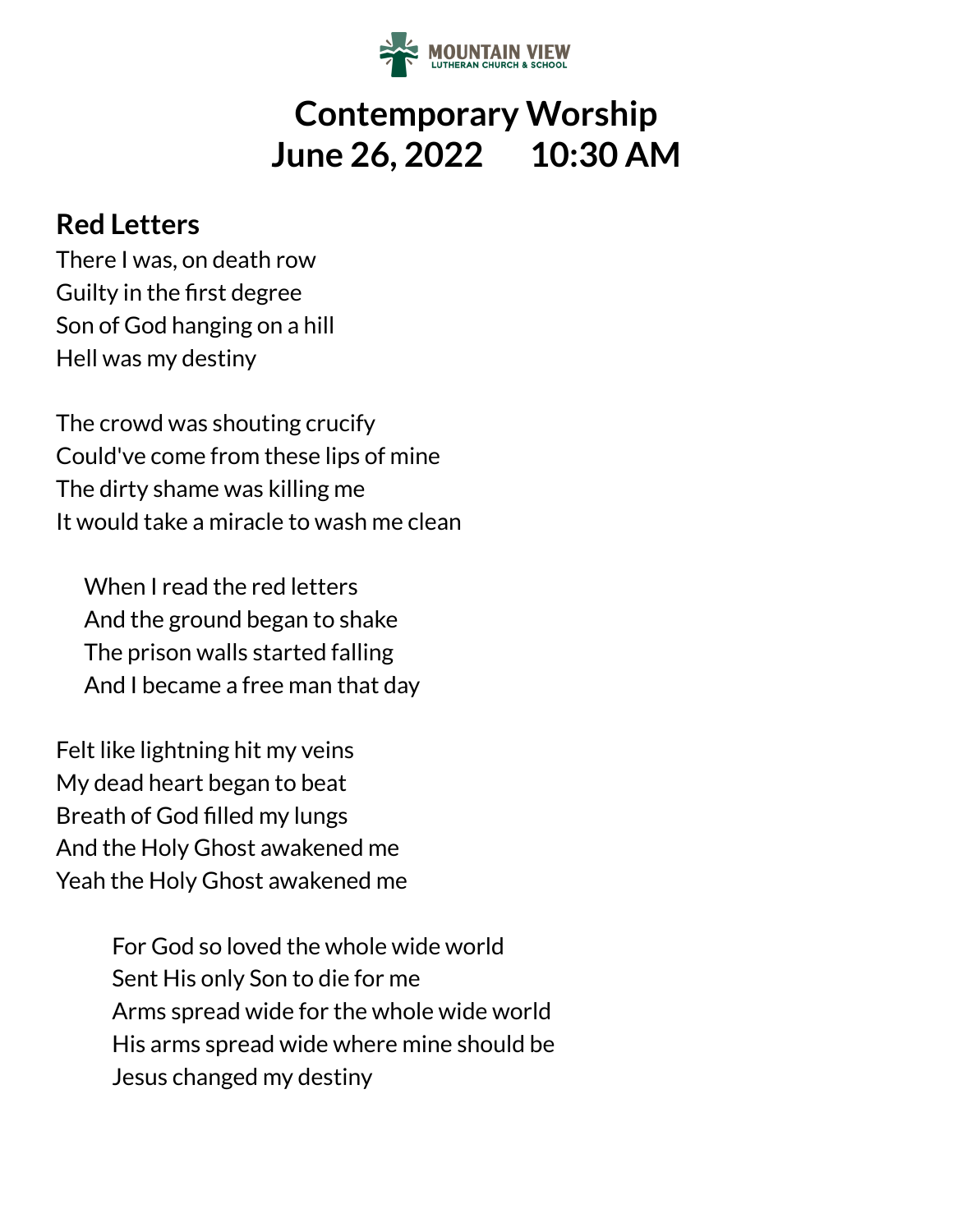

Thank You God for red letters And the ground began to shake The grace of God started falling And I became a free man that day

#### The prison walls started falling And I am a free man today

© 2016 © Inot Music (Admin. by Capitol CMG Publishing), sixsteps Music (Admin. by Capitol CMG Publishing), worshiptogether.com songs (Admin. by Capitol CMG Publishing), All Essential Music (Admin. by Essential Music Publishing LLC), Bentley Street Songs (Admin. by Essential Music Publishing LLC), and Remaining portion is unaffiliated

## **This Is A Move**

Mountains are still being moved Strongholds are still being loosed God we believe yes we can see it That wonders are still what You do

Bodies are still being raised Giants are still being slain God we believe yes we can see it That wonders are still what You do

We are here for You Come and do what You do We are here for You Come and do what You do Set our hearts on You Come and do what you do 'Cause we need a move We need a move

© Bethel Worship Publishing (Admin. by Bethel Music Publishing), Mouth Of The River Music (Admin. by Bethel Music Publishing), Tony Brown Music Designee (Admin. by Bethel Music Publishing), Meadowgreen Music Company (Admin. by Capitol CMG Publishing), Tasha Cobbs Music Group (Admin. by Capitol CMG Publishing), and Brandon Lake Music (Admin. by Heritage Worship Publishing)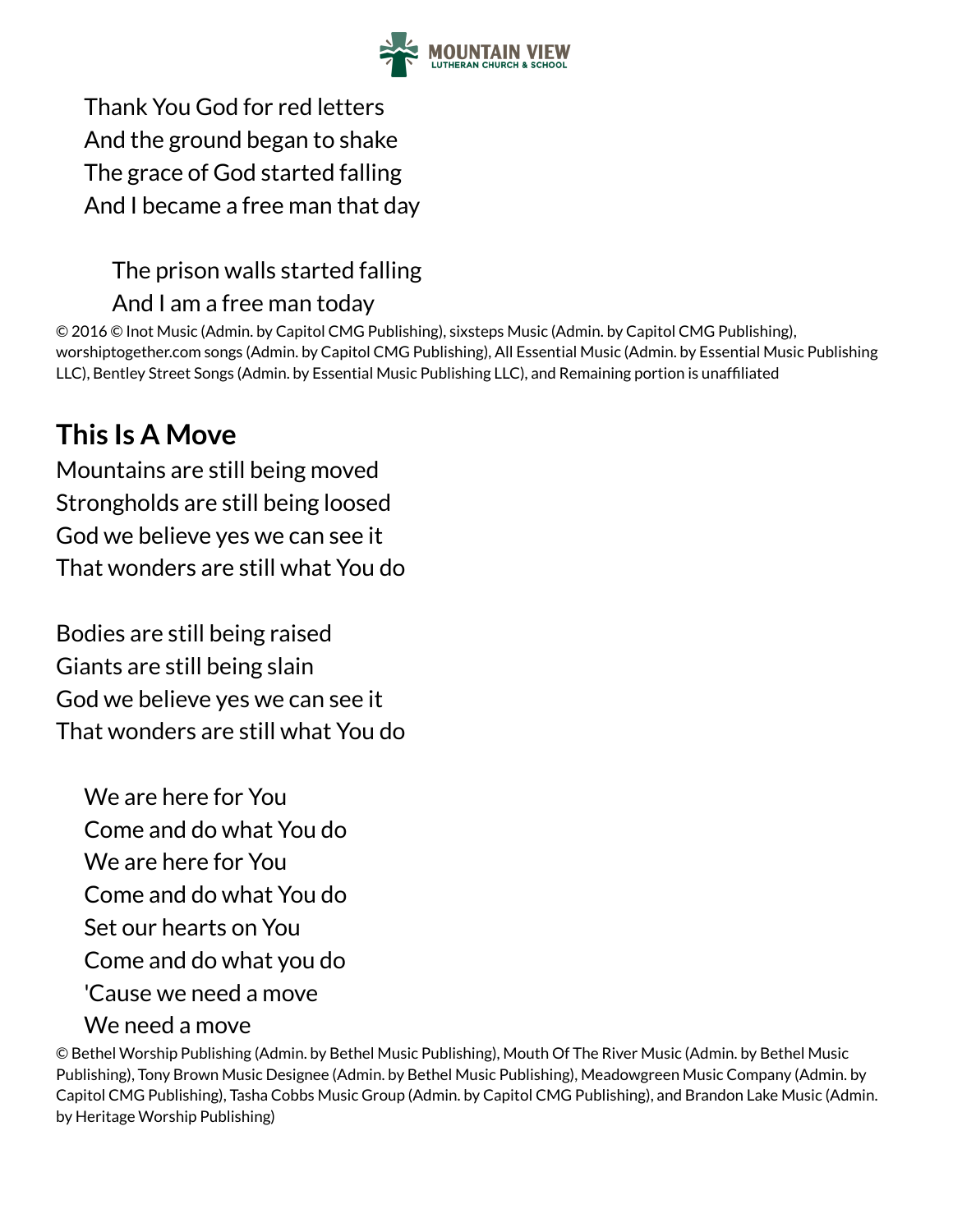

### **Welcome and Greetings**

## **Invocation, Confession, and Absolution**

## **RestIn You**

Who is Lord but our Lord Who is God only God You are the highest You are most good

Matchless is Your love Our praise will rise above Your peace like a river Floods over us

> Our hearts are restless until they find rest in You Our hearts are restless until they find rest in You This is where my hope lies This is where my souls sighs And I will always find my rest in You

So full of mercy Beauty and mystery You are most hidden But always with us

#### You cannot change yet You change ev'rything

© 2016 © Cara Fox (Admin. by Capitol CMG Publishing (IMI)), Integrity's Alleluia! Music (Admin. by Capitol CMG Publishing (IMI)), and Integrity's Praise! Music (Admin. by Capitol CMG Publishing (IMI)) CCLI Song # 7062636 -- CCLI License # 1944353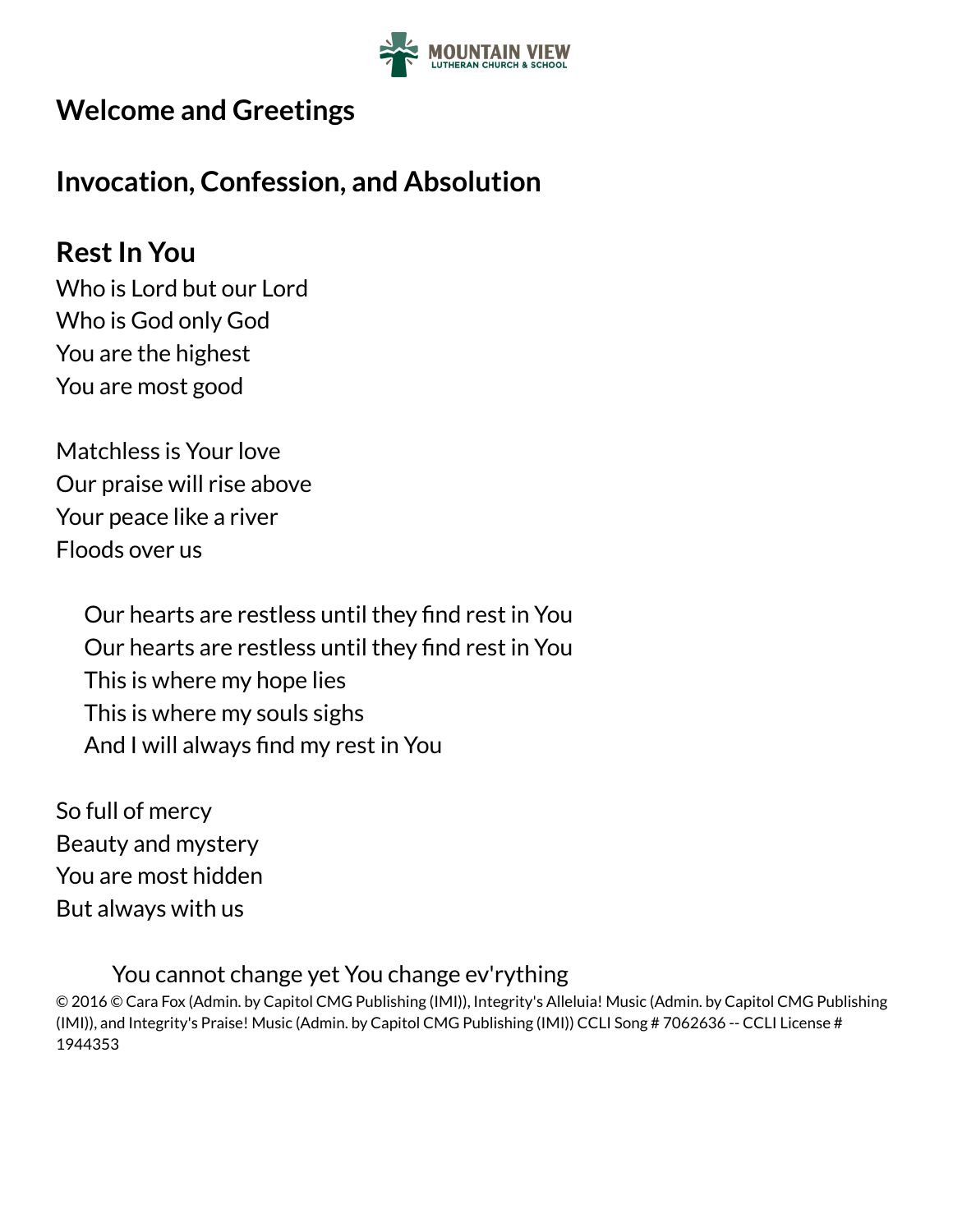

## **Old Testament Reading Isaiah 53:1–6**

<sup>1</sup>Who has believed what they heard from us? And to whom has the arm of the Lord been revealed?  ${}^{2}$ For he grew up before him like a young plant, and like a root out of dry ground; he had no form or majesty that we should look at him, and no beauty that we should desire him.

<sup>3</sup>He was despised and rejected by men; a man of sorrows, and acquainted with grief; and as one from whom men hide their faces he was despised, and we esteemed him not.

<sup>4</sup>Surely he has borne our griefs and carried our sorrows; yet we esteemed him stricken, smitten by God, and afflicted. <sup>5</sup>But he was wounded for our transgressions; he was crushed for our iniquities; upon him was the chastisement that brought us peace, and with his stripes we are healed.

<sup>6</sup>All we like sheep have gone astray; we have turned every one to his own way; and the Lord has laid on him the iniquity of us all.

- Reader: This is the Word of the Lord.
- **People: Thanks be to God.**

## **Epistle Philippians 2:1–11**

<sup>1</sup>So if there is any encouragement in Christ, any comfort from love, any participation in the Spirit, any affection and sympathy,  $^2$ complete my joy by being of the same mind, having the same love, being in full accord and of one mind. <sup>3</sup>Do nothing from rivalry or conceit, but in humility count others more significant than yourselves. <sup>4</sup>Let each of you look not only to his own interests, but also to the interests of others. <sup>5</sup>Have this mind among yourselves, which is yours in Christ Jesus, <sup>6</sup>who, though he was in the form of God, did not count equality with God a thing to be grasped, <sup>7</sup>but made himself nothing, taking the form of a servant, being born in the likeness of men. <sup>8</sup>And being found in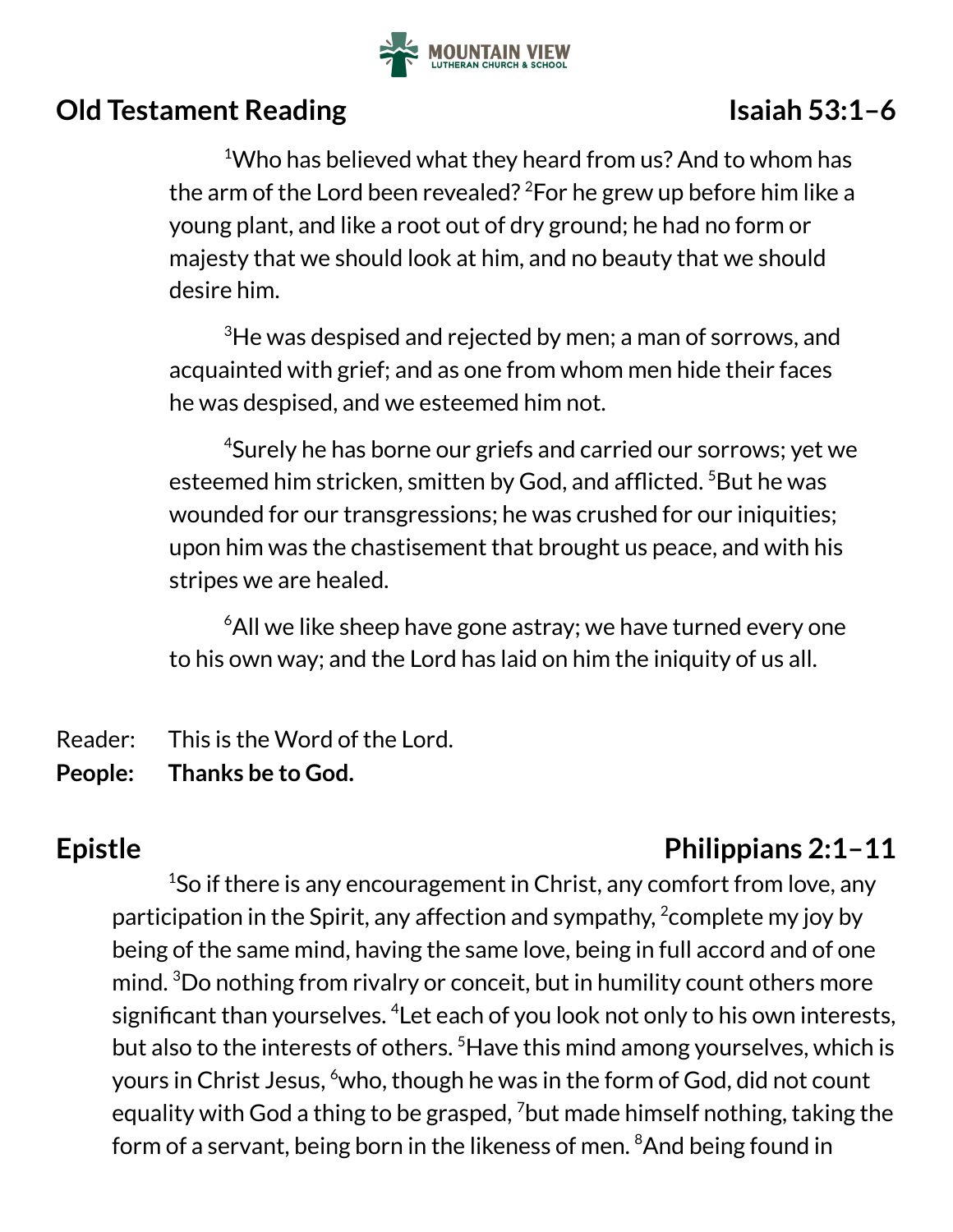

human form, he humbled himself by becoming obedient to the point of death, even death on a cross. <sup>9</sup>Therefore God has highly exalted him and bestowed on him the name that is above every name,  $^{10}$ so that at the name of Jesus every knee should bow, in heaven and on earth and under the earth,  $^{\rm 11}$ and every tongue confess that Jesus Christ is Lord, to the glory of God the Father.

Reader: This is the Word of the Lord.

**People: Thanks be to God.**

*Stand*

## **Holy Gospel Matthew 26:36-46**

Pastor: The Holy Gospel according to St. Matthew, the twenty-sixth chapter. **People: Glory to You, O Lord.**

 $36$ Then Jesus went with them to a place called Gethsemane, and he said to his disciples, "Sit here, while I go over there and pray." <sup>37</sup>And taking with him Peter and the two sons of Zebedee, he began to be sorrowful and troubled.  $^{38}$ Then he said to them, "My soul is very sorrowful, even to death; remain here, and watch with me."  $39$ And going a little farther he fell on his face and prayed, saying, "My Father, if it be possible, let this cup pass from me; nevertheless, not as I will, but as you will." <sup>40</sup>And he came to the disciples and found them sleeping. And he said to Peter, "So, could you not watch with me one hour?  $^{41}$ Watch and pray that you may not enter into temptation. The spirit indeed is willing, but the flesh is weak." <sup>42</sup>Again, for the second time, he went away and prayed, "My Father, if this cannot pass unless I drink it, your will be done." <sup>43</sup>And again he came and found them sleeping, for their eyes were heavy. <sup>44</sup>So, leaving them again, he went away and prayed for the third time, saying the same words again. <sup>45</sup>Then he came to the disciples and said to them, "Sleep and take your rest later on. See, the hour is at hand, and the Son of Man is betrayed into the hands of sinners. <sup>46</sup>Rise, let us be going; see, my betrayer is at hand."

- **Pastor: This is the Gospel ofthe Lord.**
- **People: Praise to You, O Christ.**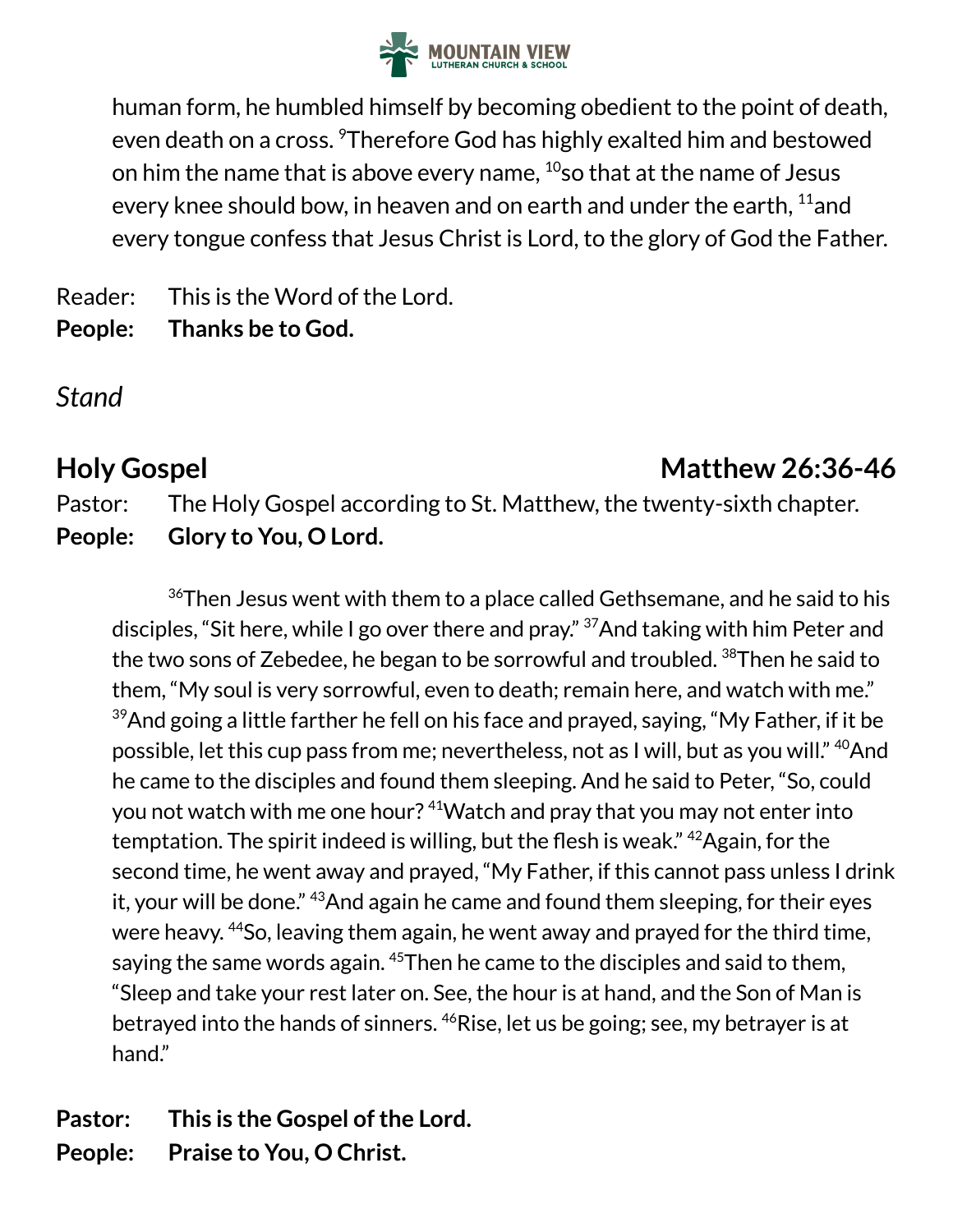

### **Children's Message**

## **Sermon:"What Kind of God Do We Have? His Humbling" Philippians 2:1-11 Pastor Brad Wellik**

#### **Nicene Creed**

**I believe in one God, the Father Almighty, maker of heaven and earth and of allthings visible and invisible.**

**And in one Lord Jesus Christ, the only-begotten Son of God, begotten of His Father before all worlds, God of God, Light of Light, very God of very God, begotten, not made, being of one substance with the Father, by whom allthings were made; who for us men and for our salvation came down from heaven and was incarnate by the Holy Spirit ofthe virgin Mary and was made man; and was crucified also for us under Pontius Pilate. He suffered and was buried. And the third day He rose again according to the Scriptures and ascended into heaven and sits atthe right hand ofthe Father. And He will come again with glory to judge both the living and the dead, whose kingdom will have no end.**

**And I believe in the Holy Spirit, the Lord and giver of life, who proceeds from the Father and the Son, who with the Father and the Son together is worshiped and glorified, who spoke by the prophets. And I believe in one holy Christian and apostolic Church, I acknowledge one Baptism for the remission of sins, and I look for the resurrection ofthe dead and the life + of the world to come. Amen.**

#### **Offering**

Remote and contact-free giving options:

- Text "give" to 702-842-0060
- Visit mylcs.org and select GIVE in the top right corner
- Use the EasyTithe app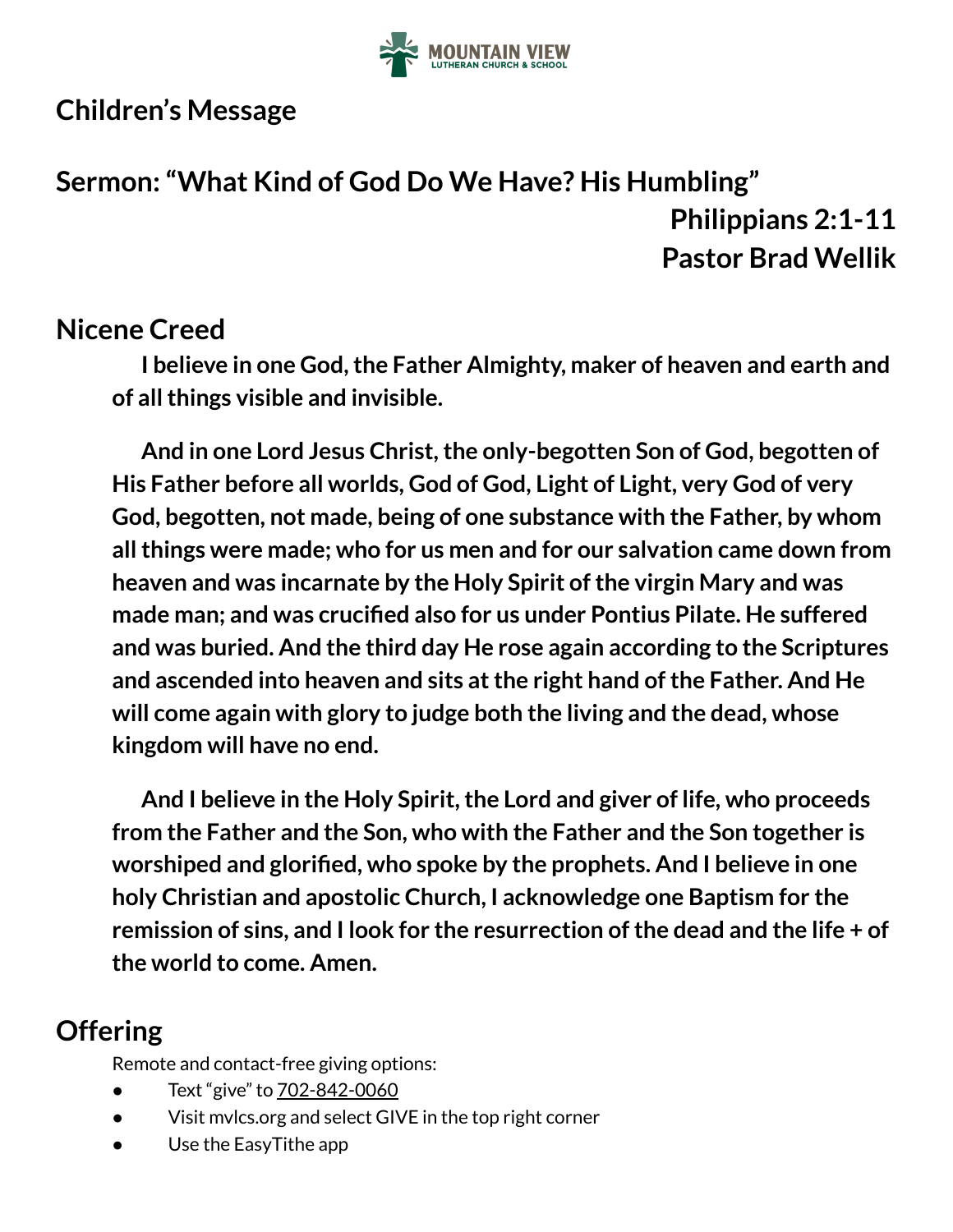

## **Finally Home**

I'm gonna wrap my arms around my daddy's neck And tell him that I've missed him And tell him all about the man that I became And hope that it pleased him There's so much I want to say There's so much I want you to know

When I fin'lly make it home When I fin'lly make it home

Then I'll gaze upon the throne of the King Frozen in my steps And all the questions that I swore I would ask Words just won't come yet I'm so amazed at what I've seen So much more than this old mind can hold

And the sweetest sound My ears have yet to hear The voices of the angels © 2007 Simpleville Music and Wet As A Fish Music CCLI Song # 5152670 -- CCLI License # 1944353

## **Prayer of the Church**

## **The Lord's Prayer**

**Our Father who artin heaven, hallowed be Thy name. Thy kingdom come, Thy will be done on earth as itis in heaven; give us this day our daily bread;**

**and forgive us our trespasses as we forgive those who trespass against us; and lead us notinto temptation, but deliver us from evil.**

**For Thine is the kingdom and the power and the glory forever and ever. Amen.**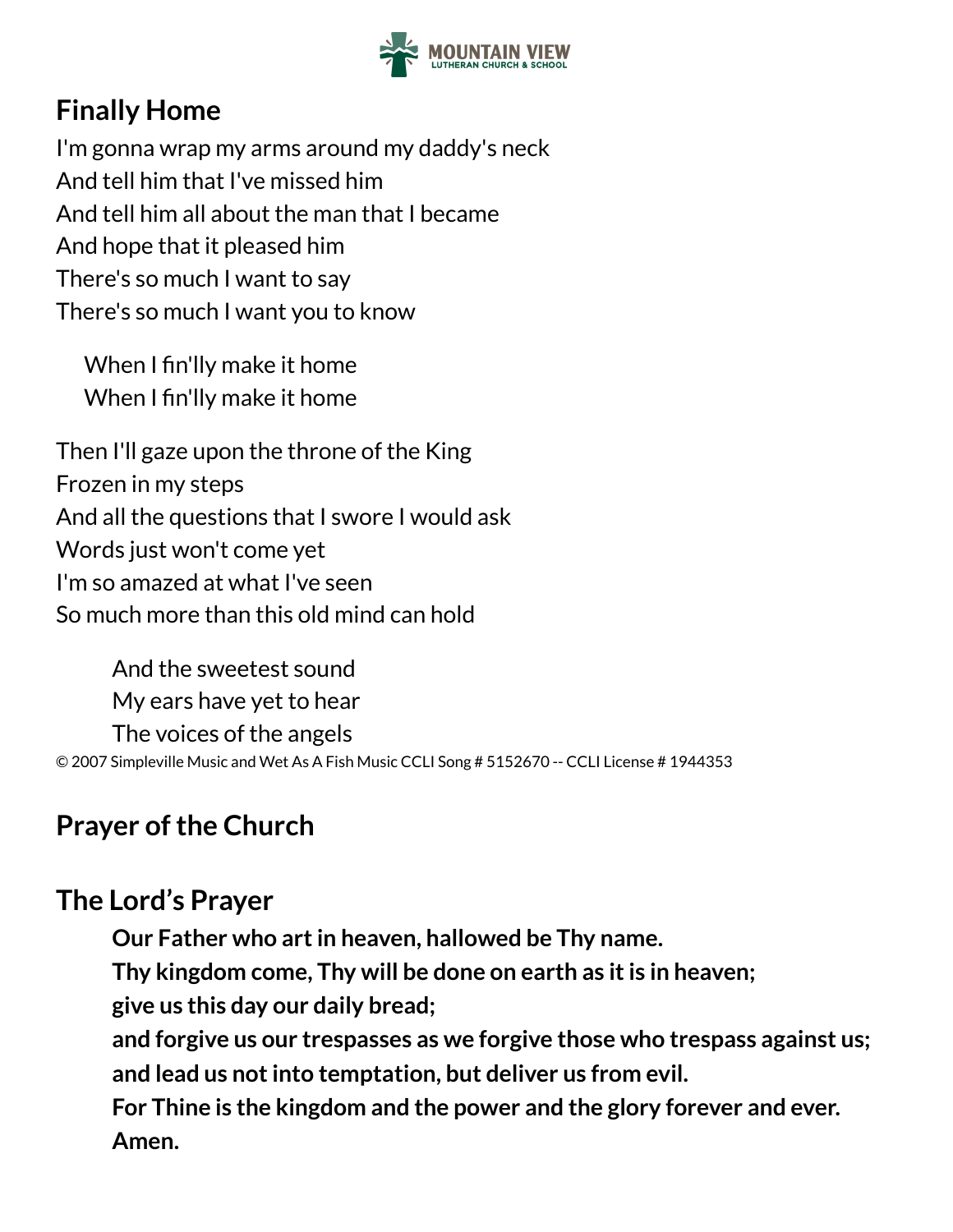

## **Words of Institution**

## **Communion Distribution**

## **I Surrender**

Here I am Down on my knees again Surrendering all Surrendering all

Find me here Lord as You draw me near Desperate for You Desperate for You I surrender

> I surrender I surrender I want to know You more I want to know You more

Drench my soul As mercy and grace unfold I hunger and thirst I hunger and thirst

With arms stretched wide I know You hear my cry Speak to me now Speak to me now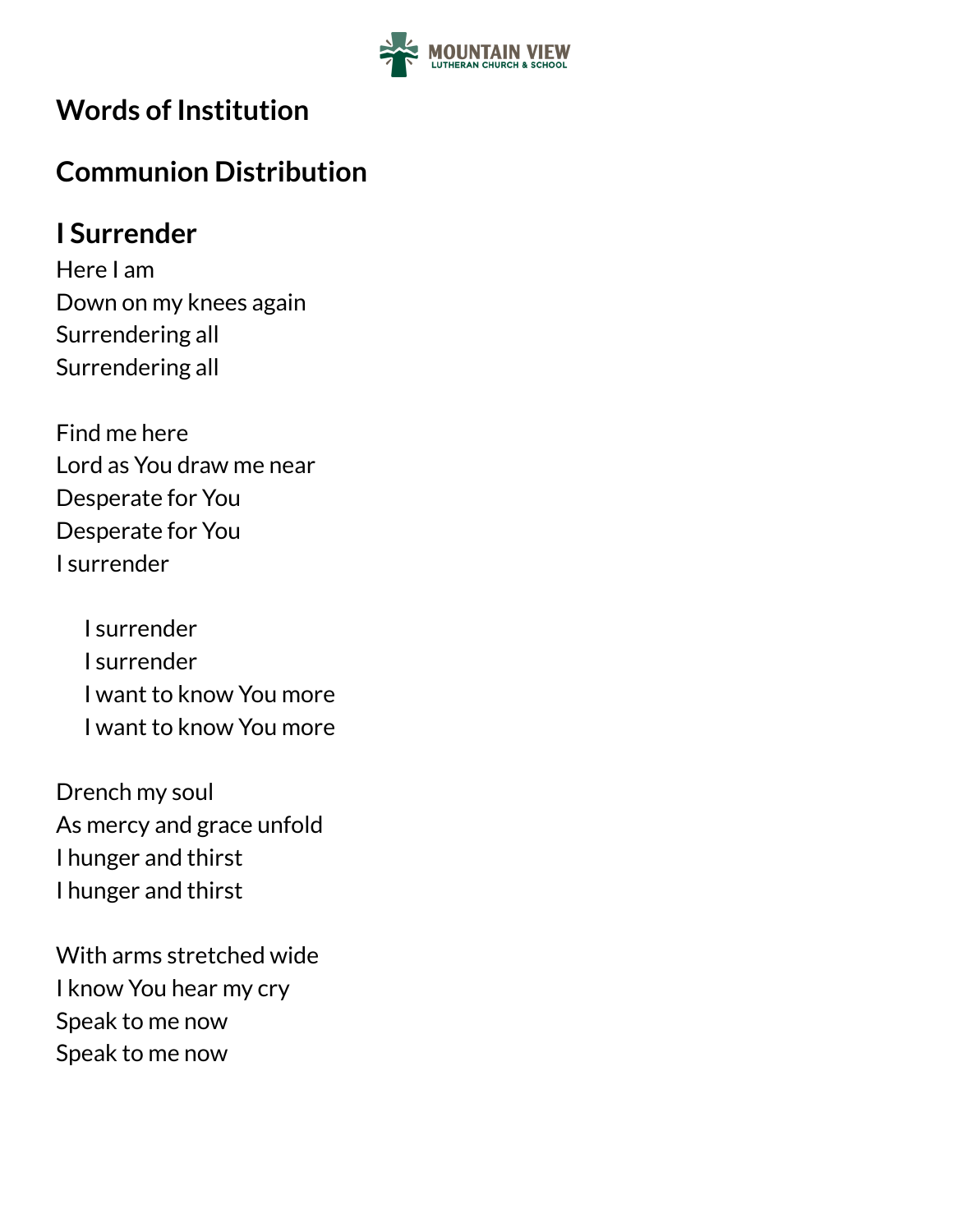

Like a rushing wind Jesus breathe within Lord have Your way Lord have Your way in me Like a mighty storm Stir within my soul

I surrender © 2011 Hillsong Music Publishing CCLI Song # 6177317 -- CCLI License # 1944353

## **Hold Onto Me**

When the best of me is barely breathin' When I'm not somebody I believe in Hold on to me When I miss the light the night has stolen When I'm slammin' all the doors You've opened Hold on to me hold on to me

Hold on to me when it's too dark to see You When I am sure I have reached the end Hold on to me when I forget I need You When I let go hold me again

When I don't feel like I'm worth defending When I'm tired of all my pretending Hold on to me When I start to break in desperation Underneath the weight of expectation Hold on to me hold on to me

> I could rest here in Your arms forever 'Cause I know nobody loves me better Hold on to me hold on to me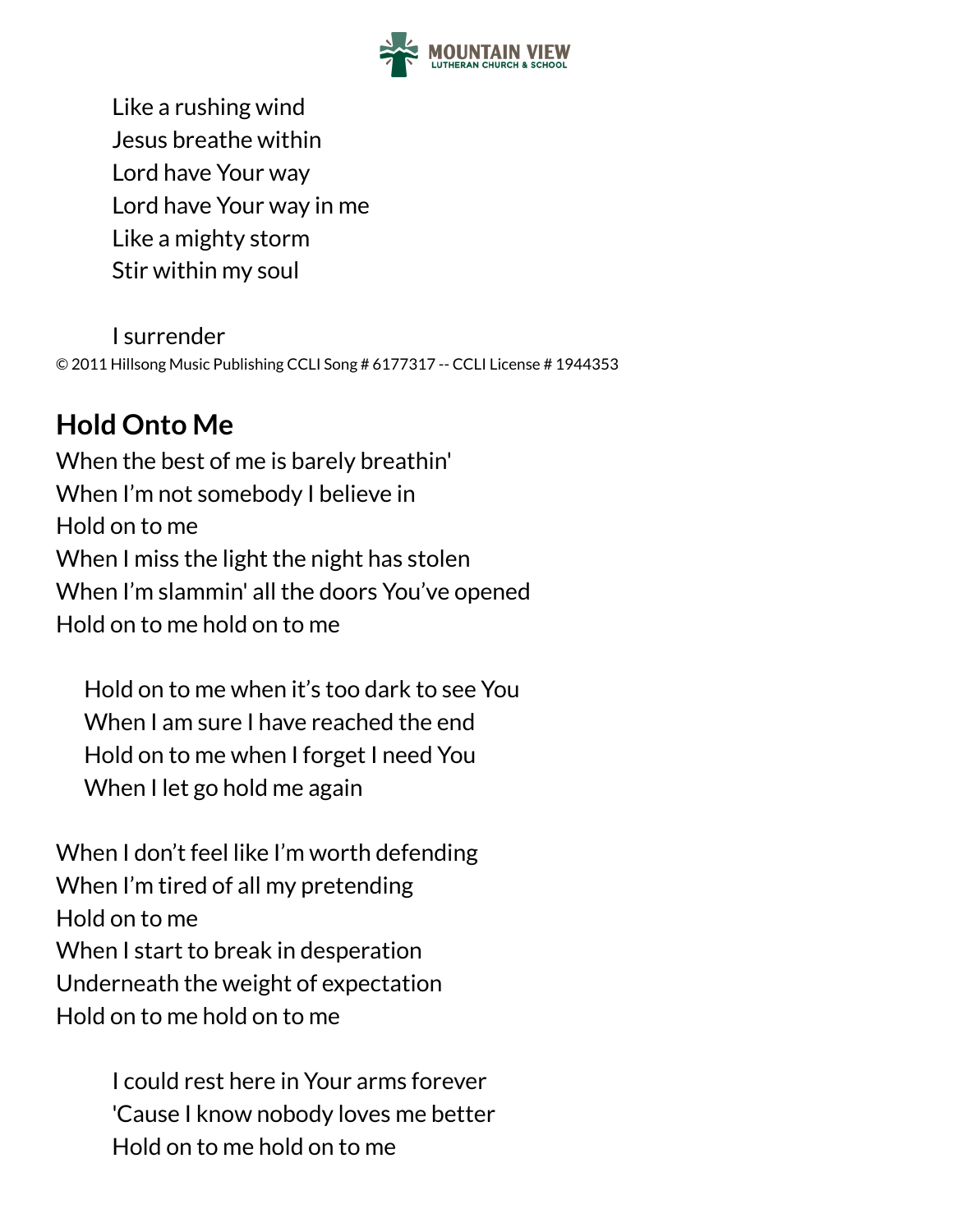

© Centricity Music Publishing (Admin. by Capitol CMG Publishing), CentricSongs (Admin. by Capitol CMG Publishing), See You At The Pub (Admin. by Capitol CMG Publishing), Flychild Publishing (Admin. by Essential Music Publishing LLC), and So Essential Tunes (Admin. by Essential Music Publishing LLC)

## **Post Communion Prayer**

## **Benediction**

Pastor: The Lord bless you and keep you. The Lord make His face shine upon you and be gracious to you. The Lord look upon you with favor and **+** give you peace. **People: Amen.**

#### **Announcements**

## **When The Stars Burn Down (Blessing & Honor)**

When the stars burn down and the earth wears out And we stand before the throne With the witnesses who have gone before We will rise and all applaud

Singing blessing and honor and glory and power Forever to our God Singing blessing and honor and glory and power Forever to our God

When the hands of time wind fully down And the earth is rolled up like a scroll The trumpets will call and the world will fall To its knees as we all go home